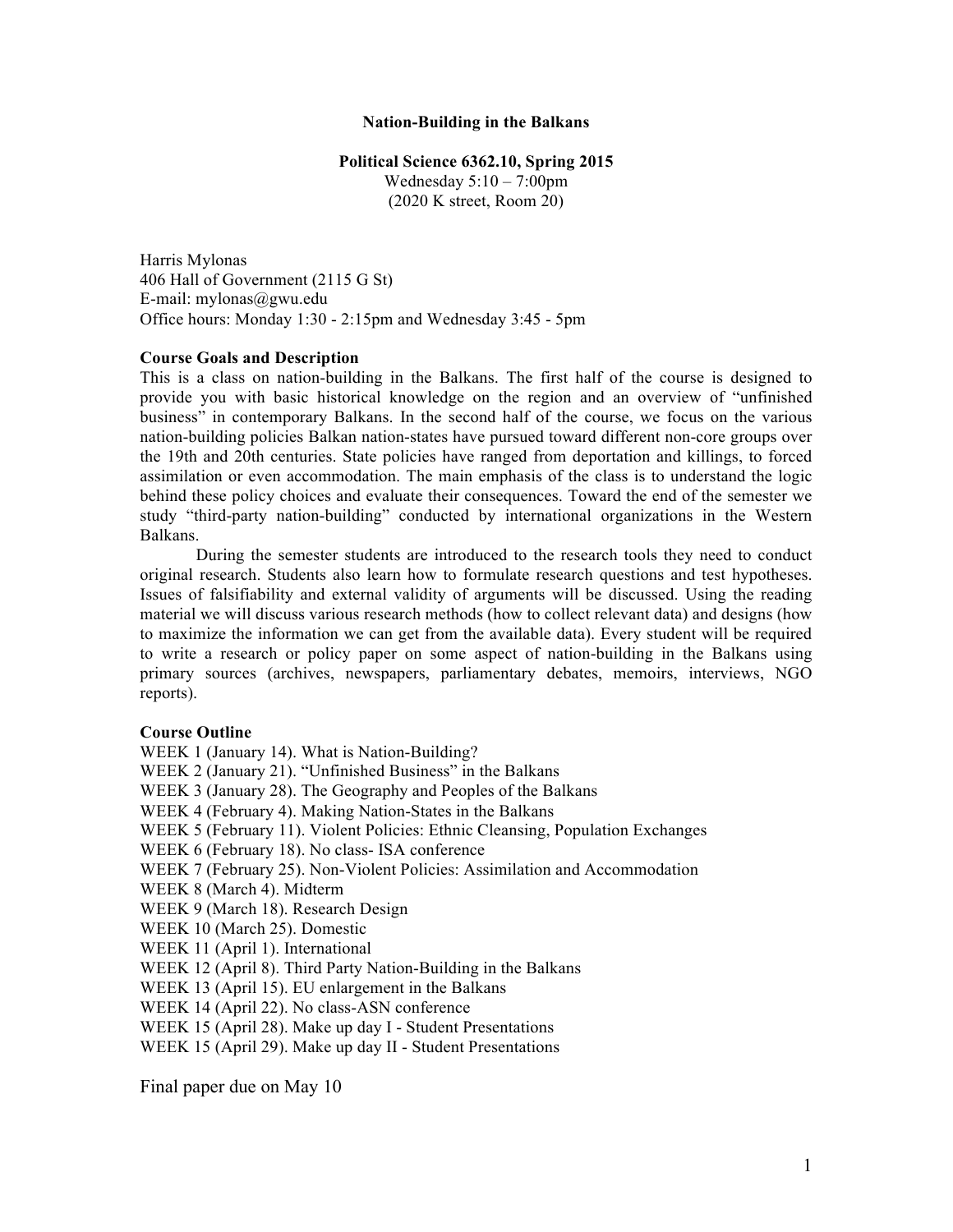### **Texts**

There are 5 books, available for purchase at the GW Bookstore (or online). All books are also on reserve at Gelman Library.

Mazower, Mark. 2000. *The Balkans: a short history*. New York: Modern Library.

- Clark, Bruce. 2007. *Twice a Stranger: How Mass Expulsion Forged Modern Greece and Turkey*. London: Granta Books.
- Mazower, Mark. 2004. *Salonica, City of Ghosts: Christians, Muslims and Jews 1430-1950*. London: HarperCollinsPublishers.
- Charles King. 2014. *Midnight at the Pera Palace: The Birth of Modern Istanbul*. W. W. Norton & Company.
- Mylonas, Harris. 2012. *The Politics of Nation-Building: Making Co-Nationals, Refugees, and Minorities*. New York: Cambridge University Press.

#### *Recommended Books:*

Jelavich, Barbara. 1983. *History of the Balkans, Vols. 1 and 2.* Cambridge; New York : Cambridge University Press.

- Jenne, Erin K. 2006. *Ethnic Bargaining: The Paradox of Minority Empowerment*. Ithaca, NY: Cornell University Press.
- Glenny, Misha. 1999. *The Balkans, 1804-1999: nationalism, war and the great powers*. London: Granta Books.

Kaplan, Robert D. 1994 [1993]. *Balkan Ghosts: A Journey Through History*. Vintage Books. Magosci, Paul Robert. 2002. *Historical Atlas of Central Europe.* University of Washington Press. Petersen, Roger. 2002. *Understanding Ethnic Violence*. Cambridge University Press.

#### **Blackboard:**

This course will use Blackboard for announcements and readings (see "Electronic Reserves"). I strongly encourage you to ensure you have access to Blackboard as soon as possible.

#### **Course Requirements:**

| <b>Short Presentations</b>    | January 21 and March 4 |
|-------------------------------|------------------------|
| Two memos                     | March 25 and April 1   |
| <b>Outline of final paper</b> | April 16               |
| <b>Paper Presentations</b>    | April 28 and April 29  |
| <b>Final Paper</b> due on     | May $10$               |

#### **Learning Outcomes:**

As a result of completing this course, students will:

- 1. Become familiar with the complexities of Balkan history and contemporary politics.
- 2. Learn how to assess writings on national history and be alert to propaganda.
- 3. Understand the origins of national identities.
- 4. Understand events caused by nationalist ideas.
- 5. Compose a publishable article on the topic.
- 6. Improve your presentation skills.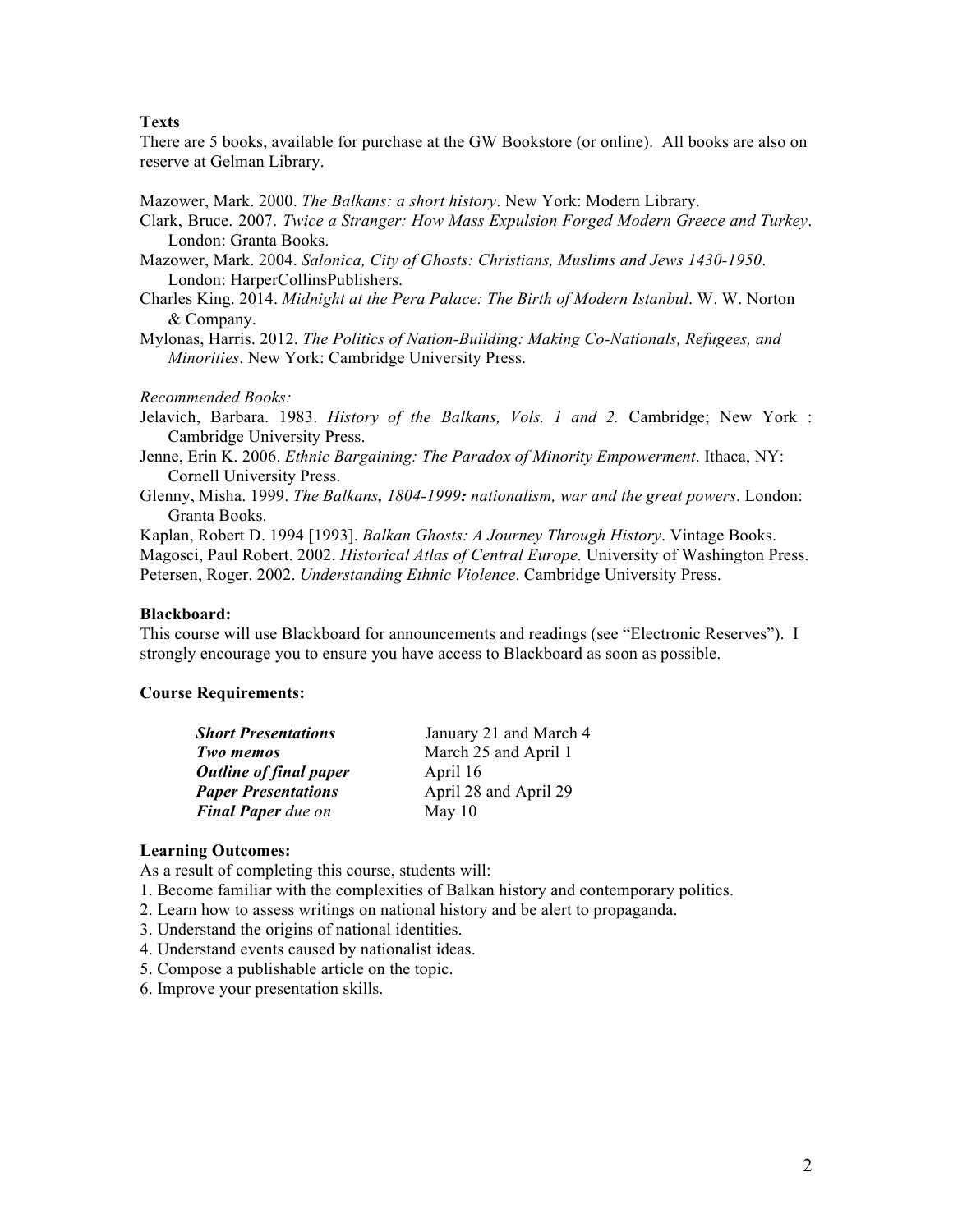### **Class Policies**

The following policies are important. Read them carefully.

### **Attendance**

Please come to class on time. Feel free to bring a cup of coffee/tea or water, but please don't bring food. Cell phones must be turned off. Laptop volume must be set to "mute."

### **Grading**

There are four components to your grade:

| Participation | $(20\%)$ |
|---------------|----------|
| Two memos     | $(20\%)$ |
| Presentations | $(20\%)$ |
| Final Paper   | $(40\%)$ |

**Late Work -** Late assignments will lose one third of a full grade (e.g., from an A to a A-, to B+ etc.) for each day after the deadline. There are only two exceptions to the late-assignment policy: illness or family emergency. If either of these circumstances applies, you must provide *written documentation* (such as a doctor's note if you are ill)*,* **and** you must communicate with me *before the assignment is due* (i.e., emailing me on the morning the assignment is due and saying you are sick is not acceptable for avoiding a penalty). I am willing to accommodate documented requests, but you must communicate with me *before* the assignment is due.

**Policy on Religious Holidays -** You should notify me during the first week of the semester of your intention to be absent from class on a day(s) of religious observance. If an assignment falls on a day you will be observing a religious holiday, we will work together to find an alternative time to complete the assignment. Please communicate with me about holidays in advance of the original due date. I do not intend to observe any religious holidays.

**Academic Integrity -** By taking this course, you are agreeing to abide by the University's Code of Academic Integrity. It states: "Academic dishonesty is defined as cheating of any kind, including misrepresenting one's own work, taking credit for the work of others without crediting them and without appropriate authorization, and the fabrication of information." For the remainder of the code, see: http://www.gwu.edu/~ntegrity/code.html

If you are unsure about any aspect of this policy the Writing Center (http://www.gwu.edu/~gwriter/) can provide assistance on citation or other aspects of writing papers. Claiming ignorance about how or when to cite sources is not an excuse for *academic dishonesty*.

### **Support for Students outside the classroom**

*DISABILITY SUPPORT SERVICES (DSS)*

Any student who may need an accommodation based on the potential impact of a disability should contact the Disability Support Services office at 202-994-8250 in the Marvin Center, Suite 242, to establish eligibility and to coordinate reasonable accommodations. For additional information please refer to: http://gwired.gwu.edu/dss/

*UNIVERSITY COUNSELING CENTER (UCC) 202-994-5300*

The University Counseling Center (UCC) offers 24/7 assistance and referral to address students' personal, social, career, and study skills problems. Services for students include:

- crisis and emergency mental health consultations
- confidential assessment, counseling services (individual and small group), and referrals http://gwired.gwu.edu/counsel/CounselingServices/AcademicSupportServices **Security**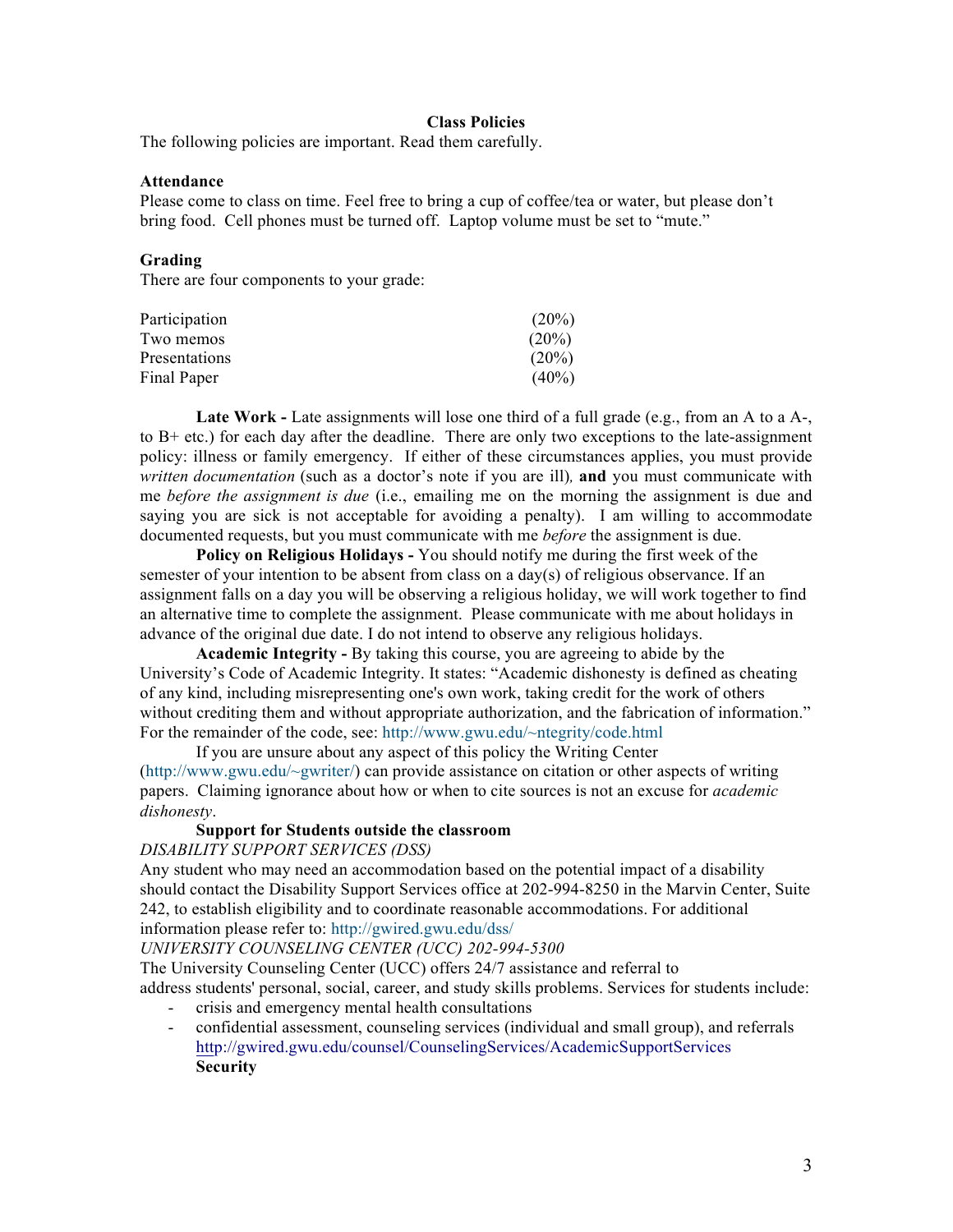To Report an Emergency or Suspicious Activity call the GW Police Department at 202‐994‐611 1 (Foggy Bottom) or 202‐242‐6111 (Mount Vernon). If the line is unavailable, dial 911.

Your first reaction in an emergency should be to stay where you are. Evacuate only if you hear the fire alarm or someone instructs you to evacuate. If you are outdoors during an incident, proceed into the closest GW building unless you are told to do otherwise. No matter where you are on campus, the basic steps of "sheltering in place" are:

Shelter - in - place in an interior room, above ground level, and with the fewest windows. If there is a large group of people inside a particular building, several rooms may be necessary. Shut and lock all windows (locking will form a tighter seal), close exterior doors, and stay away from glass doors and windows. Turn off air conditioners, heaters, and fans. Close vents to ventilation systems as you are able (Facilities staff will turn off ventilation systems as quickly as possible). Make a list of the people with you and call the list in to GWPD (see numbers above) so they know where you are.

Visit GW Campus Advisories http://CampusAdvisories.gwu.edu or call the GW Information Line at 202-994-5050 for incident updates. If possible, turn on a radio or television and listen for further instructions. If your email address or mobile device is registered with Alert DC, check for alert notifications. Make yourself comfortable and look after one other. You will get word as soon as it is safe to come out.

**Evacuation -** We will always evacuate if the fire alarm sounds or if the building we are in becomes unsafe. In the event of an evacuation, please quickly gather your personal belongings (purse, keys, cell phone, GWorld card, etc.) and proceed to the nearest exit. Do not use the elevator.

**Alert DC -** Alert DC provides free notification by email or text message during an emergency. Visit GW Campus Advisories for a link and instructions on how to sign up for alerts pertaining to GW. If you receive an Alert DC notification during class, please share the information immediately.

**GW Alert -** GW Alert provides popup notification to desktop and laptop computers during an emergency. You are encouraged to download this application to your personal computer. Visit GW Campus Advisories to learn how. Additional Information about emergency preparedness at GW can be found on GW Campus Advisories http://CampusAdvisories.gwu.edu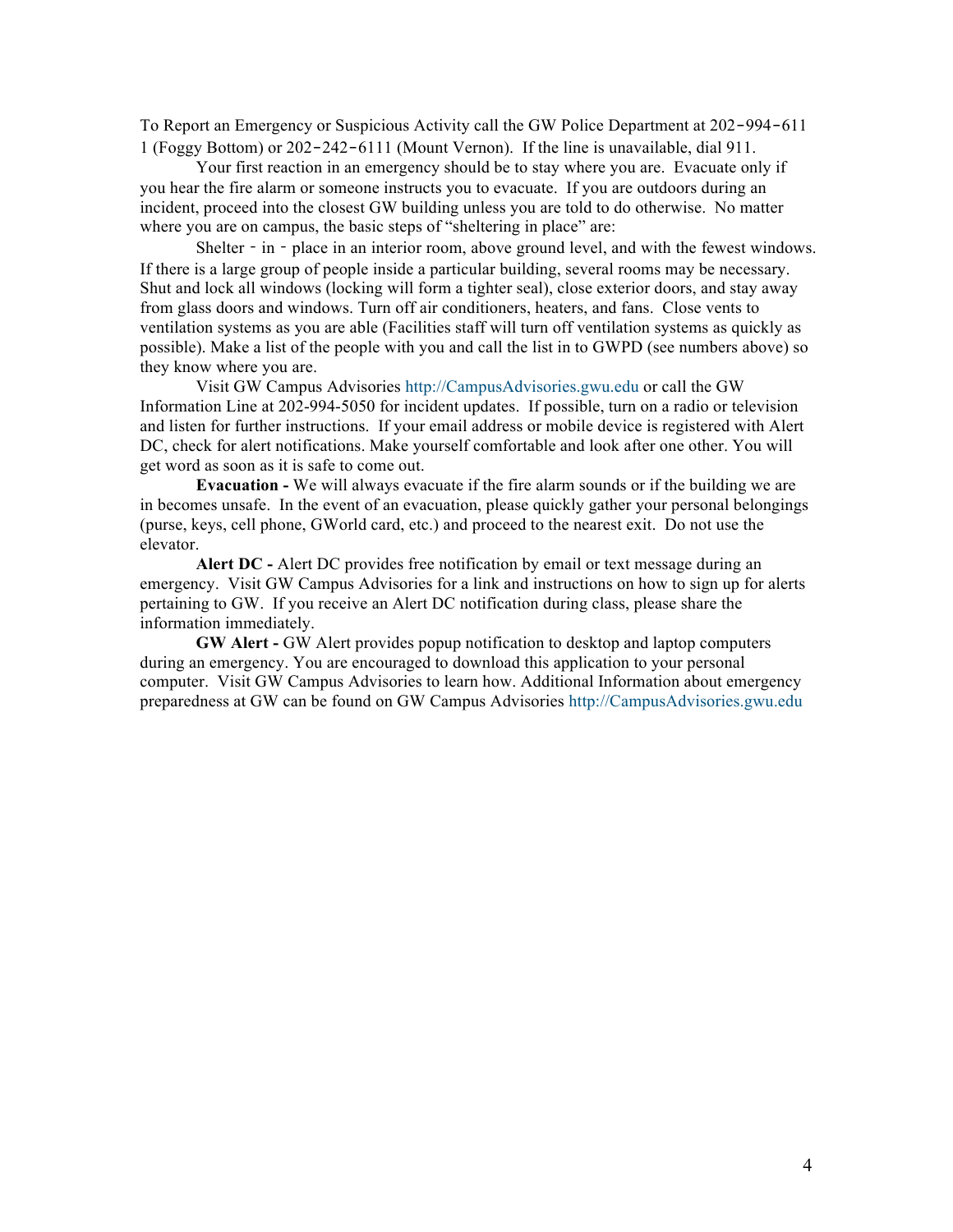### **Course Schedule:**

#### WEEK 1 (January 14). **What is Nation-Building?**

*In this class we will discuss the terms state, nation, nationalism, patriotism, identity, ethnicity, religion, race and of course "Nation-Building". The main goal is to understand how important conceptualization is in understanding social phenomena.* 

### **Required Reading:**

Renan, Ernest. 1995. "What is a Nation?" in Omar Dahbour and Micheline R. Ishay (eds) *The Nationalism Reader.* Atlantic Highlands, NJ: Humanities Press, 143-155.

Gellner, pp. 1-7.

Mylonas, Harris. 2012. *The Politics of Nation-Building: Making Co-Nationals, Refugees, and Minorities*. New York: Cambridge University Press. (Preface)

Carolyn Stephenson. 2005. "Nation-Building". Available at: http://www.beyondintractability.org/essay/nation\_building/

Dobbins, James; Seth G. Jones, Keith Crane, Beth Cole DeGrasse. 2007. *The Beginner's Guide to Nation-Building*. RAND Corporation. (Read the **Foreword** and the **Summary).** Available at: http://www.rand.org/pubs/monographs/2007/RAND\_MG557.pdf

### **Recommended Reading on Concepts and Definitions:**

Michael Hechter, *Containing Nationalism*, (New York: Oxford University Press, 2000), Chapter 1.

- Connor, Walker. 1994. "When is a Nation?" Chapter 9 of *Ethnonationalism: The Quest for Understanding*. Princeton, NJ: Princeton University Press, 210-226.
- Weber, Max. 1996. "Ethnic Groups," in *Theories of Ethnicity: A Classical Reader.* New York: New York University Press, pp. 52-56.

Hans Kohn, *The Idea of Nationalism* (New York: MacMillan, 1944), Chapter 1.

Frederik Barth, "Introduction," in Frederik Barth, ed. *Ethnic Groups and Boundaries* (Boston: Little Brown, 1969), 9-38.

Anthony D. Smith, *The Ethnic Origins of Nations* (Cambridge, MA: Blackwell, 1986) 174-208.

- Paul Robert Magocsi, "The Use of History," Chapter 5 in *The Shaping of a National Identity: Subcarpathian Rus', 1848-1948* (Cambridge, MA: Harvard University Press, 1978), 105-129 and Appendix II, "Comparative Biographies".
- Kanchan Chandra and David Laitin, "A Framework for Thinking About Identity Change," unpublished mimeo, May 11 2002.
- Eric Hobsbawn and Terence Ranger, *The Invention of Tradition* (New York: Cambridge University Press, 1992), Chapter 1.

### THE CONTEMPORARY PROBLEMS

WEEK 2 (January 21). **"Unfinished Business" in the Balkans**

This week we are going to highlight the problems *related to nation-building that still exist in the Balkans. Including geopolitical competition, bilateral disputes, EU integration, minority rights, etc.* 

### **Look at the readings below, pick one country or interstate dispute and prepare a 7-minute presentation.**

#### **Geopolitics**

The Western Balkans and the EU: 'the hour of Europe'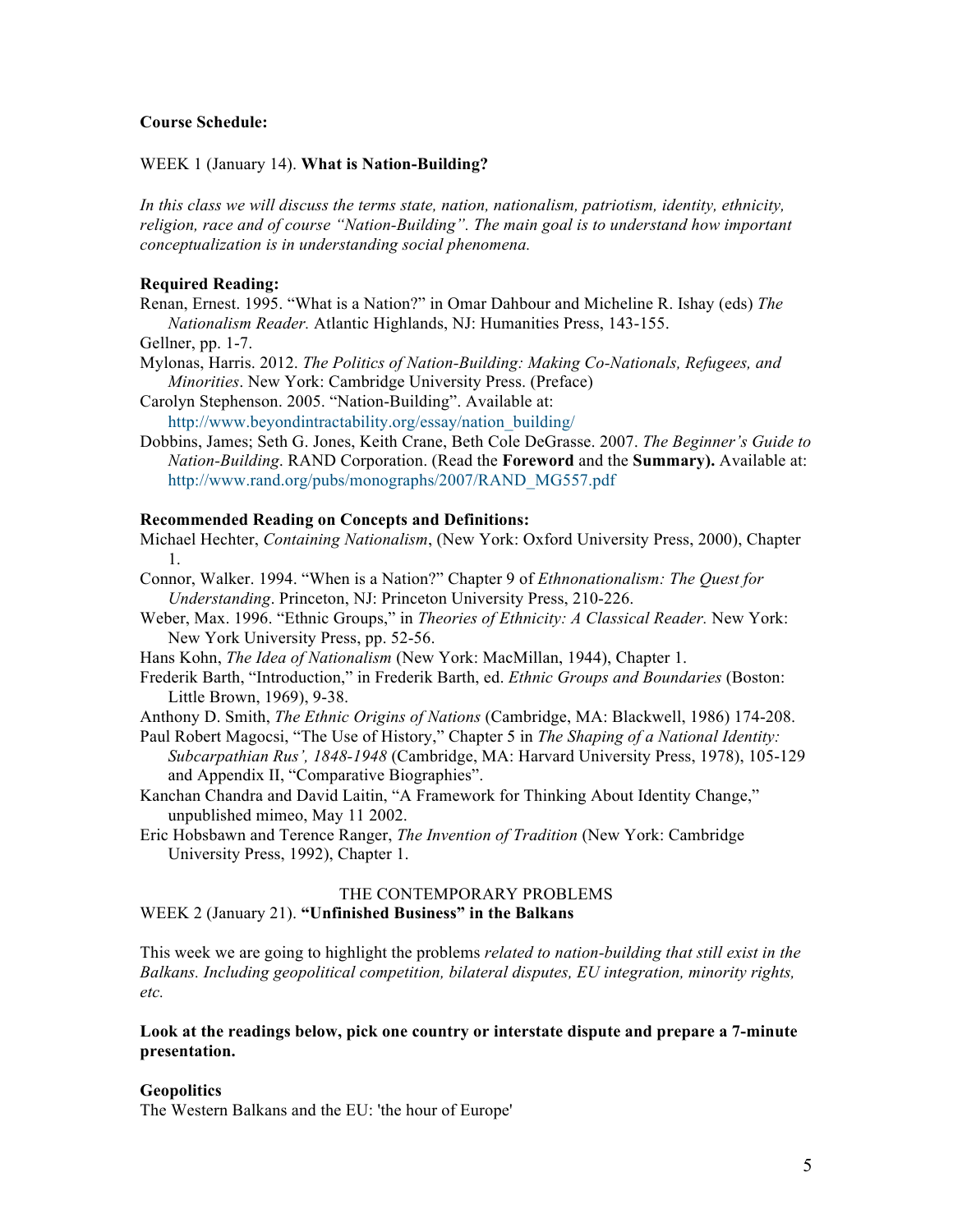Available at: http://www.iss.europa.eu/publications/detail/article/the-western-balkans-and-the-euthe-hour-of-europe/

### **US Policy and the Balkans**

Philip H. Gordon (Assistant Secretary, Bureau of European and Eurasian Affairs). 2012. "**U.S.PolicyToward theBalkans,**" Atlantic Council, Washington, D.C. (November 13). Available at: http://www.state.gov/p/eur/rls/rm/2012/200553.htm ; Also watch the video: http://www.acus.org/event/us-policy-toward-balkans-discussion-philip-gordon

### **Bilateral Disputes**

# **-Unfinished Business: The Western Balkans and the International Community**

Available at: http://transatlantic.sais-

jhu.edu/publications/books/Unfinished%20Business%20Pdf/Unfinished\_Business.pdf **-The Kosovo Issue [Serbia- Kosovo under UN Security Council Resolution 1244/99]** http://www.state.gov/video/?videoid=207638641001

http://fpc.state.gov/145040.htm

http://www.balkaninsight.com/en/main/comment/29723/

# http://www.nytimes.com/packages/html/world/20071209\_KOSOVO\_FEATURE/index.html

**-Bosnia and Herzegovina [Republica Srbska and Federation of Bosnia and Herzegovina]** http://www.balkaninsight.com/en/main/comment/23797/

# **-The Macedonian Name Dispute [Greece-FYROM]**

http://www.crisisgroup.org/~/media/Files/europe/b52 macedonias name breaking the deadlo ck.ashx

http://www.eliamep.gr/wp-content/uploads/2009/04/eliamep-thesis-3\_2009-kofos.pdf

Thomas Meaney and Harris Mylonas. "The Name Game," *Foreign Policy*, July 23 2009.

Harris Mylonas. 2009. "What's in a name? Quite a lot actually," *The Balkans-An International Affairs Forum Special Report*, published by the Center for International Relations, Fall, pp. 58-60.

# **-Cyprus Occupation [Turkey-Cyprus]**

http://www.euractiv.com/en/enlargement/turkey-accession-cyprus/article-135940 **-The Slovenian-Croatian Border Dispute [Slovenia-Croatia]**

http://www.euractiv.com/en/enlargement/slovenian-vote-clears-croatia-s-main-obstacle-eu-

accession-news-494916

# THE HISTORY

# WEEK 3 (January 28). **The Geography and Peoples of the Balkans**

*What was the Ottoman system of rule like? -When did "the Balkans" come about? What defines them as a geographical region? -What were the various nation-building policies pursued in the Balkans? How does Mazower explain the use of these policies? Provide examples.-Are Balkan countries more violent than other countries in Europe?*

Mazower, Mark. 2000. *The Balkans: a short history*. New York: Modern Library.

*(Ideally you will read the whole book, otherwise definitely read the Intro and Chapter 4)*

Mylonas, Harris. 2012. *The Politics of Nation-Building: Making Co-Nationals, Refugees, and Minorities*. New York: Cambridge University Press. (Chapter 3)

# STATE-BUILDING IN THE BALKANS

# WEEK 4 (February 4). **Making Nation-States in the Balkans**

*Where did the modern Balkan states come from? How were they created? -"Who" is planning nation-building policies within these nation-states? -"Who" decides what is the core group? - How do non-core group categories emerge?*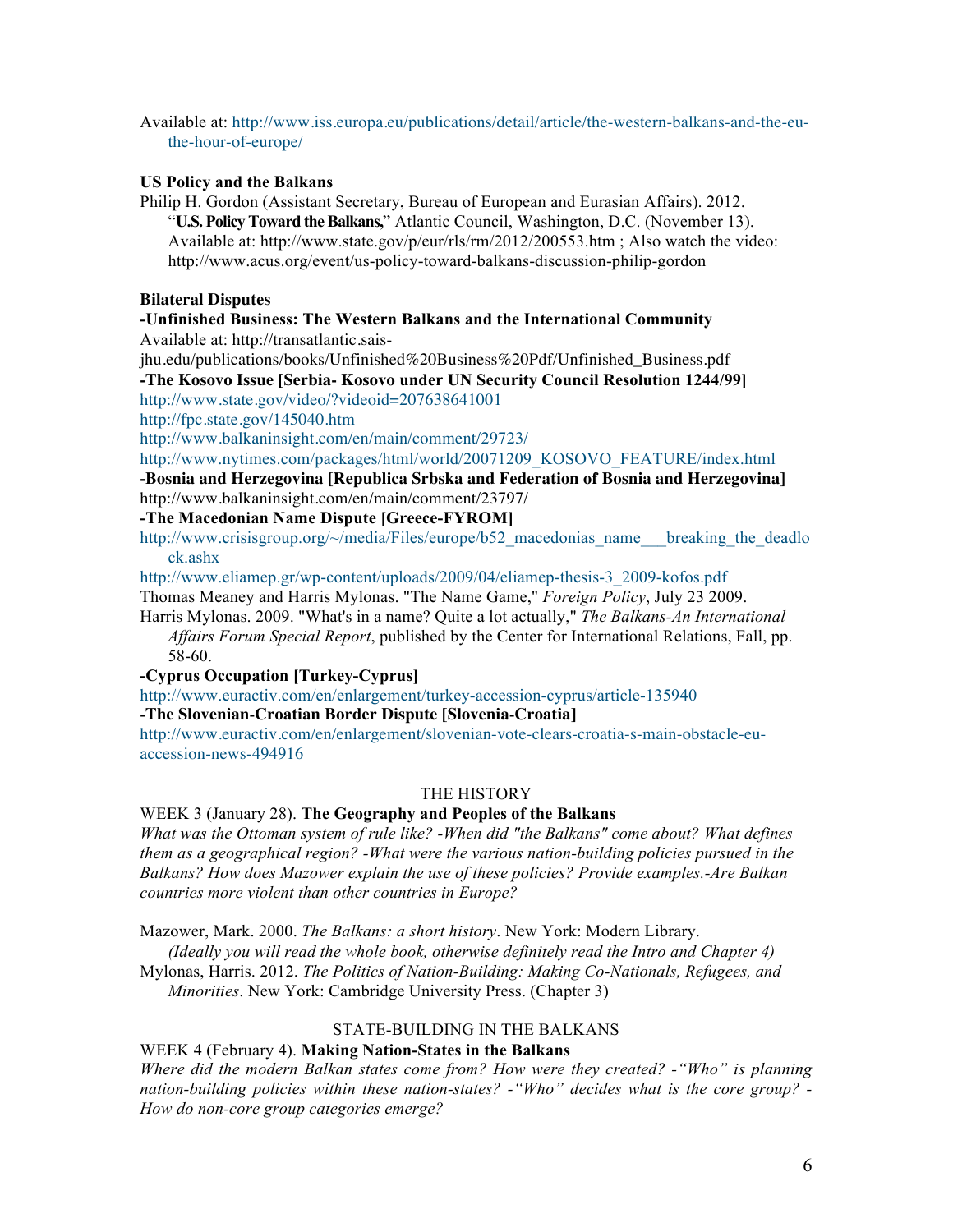### **Required Reading:**

Banac, Ivo. 1993. "Nationalism in Southeastern Europe," in *Nationalism and Nationalities in the New Europe*, pp. 107-21, 207-8.

#### **Recommended Reading:**

- Jelavich, Barbara. 1983. *History of the Balkans, Vol. 1.* Cambridge; New York : Cambridge University Press. [Introduction, Chapters: 1, 4, 5, 7, Conclusion].
- Jelavich, Barbara. 1983. *History of the Balkans, Vol. 2.* Cambridge; New York : Cambridge University Press. [Chapter 3, 5].
- Jelavich, Charles & Barbara Jelavich. 1977. *The Establishment of the Balkan National States, 1804-1920*. Seattle and London: University of Washington Press.
- Judah, Tim. 2000. *The Serbs: History, Myth, & the Destruction of Yugoslavia*. New Haven and London: Yale University Press. [Chapters 4, 5, 6]
- Gerolymatos, Andre. 2002. *The Balkan Wars: Conquest, Revolution, and Retribution from the Ottoman Era to the Twentieth Century.* New York: Basic Books.
- Glenny, Misha. 1999. *The Balkans, 1804-1999: nationalism, war and the great powers*. London: Granta Books.
- Hechter, *Chapter 5*
- Hupchick, Dennis P. and Harold E. Cox. 2001. *The Palgrave Concise Historical Atlas of The Balkans*. New York: Palgrave. [Map 25-35]
- Hupchick, Dennis P. 2002. *The Balkans: from Constantinople to communism*. New York: Palgrave.
- Lampe, John R. 2006. *Balkans into Southeastern Europe: a century of war and transition*. Houndmills, Basingstoke; New York: Palgrave Macmillan.
- Pavlowitch, Stevan K. 1999. *A History of the Balkans, 1804–1945*. Longman.
- Seton-Watson, R.W. 1966 [1917]. *The Rise of Nationality in the Balkans*. New York: Howard Fertig.
- Shaw, Stanford J. 1974 [1963]. "The Ottoman view of the Balkans," in Charles Jelavich  $\&$ Barbara Jelavich (eds.). *The Balkans in Transition. Essays on the Development of Balkan Life and Politics since the Eighteenth Century*. Archon Books, pp. 56-80.
- Stavrianos, L.S. 2000 [c1958]. *The Balkans since 1453*. London: Hurst.
- Stoianovich, Traian. 1994. *Balkan Worlds: The First and Last Europe*. Armonk, New York: M.E. Sharpe. [Introduction, Chapters 4-8].
- *The Other Balkan Wars: 1914 Carnegie Endowment Report of the International Commission to Inquire into the Causes and Conduct of the Balkan Wars*. 1993. A Carnegie Endowment for International Peace.
- Ülker, Erol. 2005. 'Contextualising 'Turkification': Nation-building in the late Ottoman Empire, 1908-18', Nations and Nationalism 11 (4), pp. 613-636.
- McGarry, John and Brandan O'Leary. 1994. "The Political Regulation of National and Ethnic Conflict," Parliamentary Affairs, Vol. 47: 94-115.
- Rothschild, Joseph. 1974. *East Central Europe between the Two World Wars.* Seattle and London: University of Washington Press. [Chapters 5, 6, 7, 8]
- Todorova, Maria (ed). 2004. *Balkan identities: nation and memory*. Washington Square, N.Y.: New York University Press.

Suggested Film "America America" (Ottoman Empire)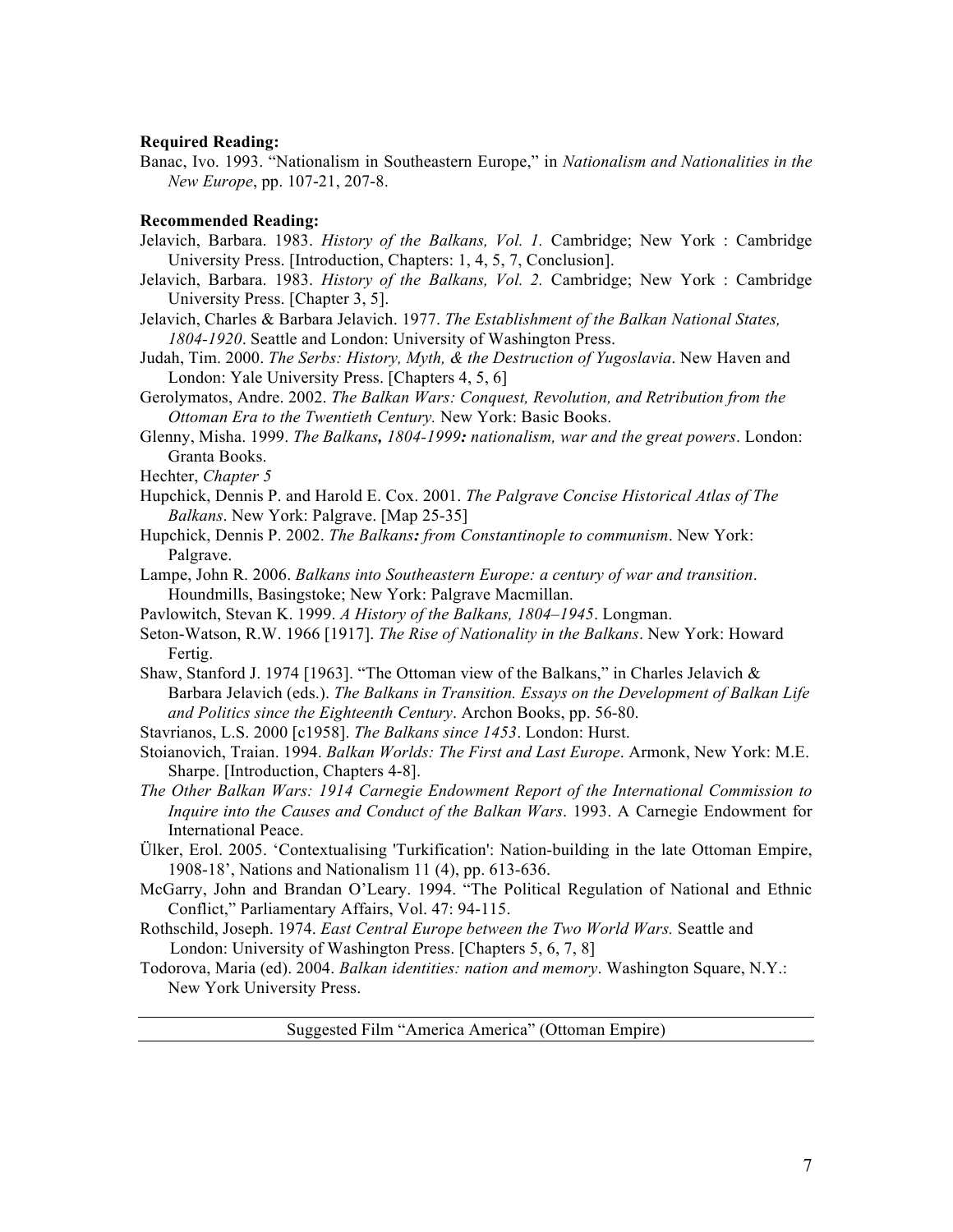### NATION-BUILDING POLICIES

#### WEEK 5 (February 11). **Violent Policies**: **Ethnic Cleansing, Population Exchanges**

#### **Required Reading:**

- Clark, Bruce. 2007. *Twice a Stranger: How Mass Expulsion Forged Modern Greece and Turkey*. London: Granta Books.
- Mazower, Mark. 2004. *Salonica, City of Ghosts: Christians, Muslims and Jews 1430-1950*. London: HarperCollinsPublishers. [Chapter 17, 18]

**Watch**: http://fora.tv/2007/10/18/A\_Troubling\_History\_of\_Ethnic\_Conflict

### **Recommended Reading:**

- The Ethnic Cleansing of Bosnia-Herzegovina: A Staff Report to the Committee on Foreign Relations, United States Senate. Washington: Government Printing Office, 1992.
- Bax, Mart. 2000. "Warlords, priests and the politics of ethnic cleansing: a case-study from rural Bosnia Hercegovina," *Ethnic and Racial Studies*, Vol. 23, No. 1: 16-36.
- Bulutgil, Zeynep. 2009. *Territorial Conflict and Ethnic Cleansing*. Ph.D. Dissertation, University of Chicago.
- Kontogiorgi, Elisabeth. 2006. *Population Exchange in Greek Macedonia. The Rural Settlement of Refugees 1922-1930*. Oxford: Clarendon Press.
- Ladas, Spethen P. 1932. *The Exchange of Minorities: Bulgaria, Greece and Turkey.* New York: The Macmillan Company.
- Laura Silber and Allan Little, *Yugoslavia: Death of a Nation* (New York: Penguin Books, 1997), 25-91

Vickers, Miranda. *Between Serb and Albanian.* London: Hurst & Company, 1998.

Wimmer, Andreas. 2006. "Ethnic Exclusion in Nationalizing States," in Gerard Delanty and Krishan Kumar (eds.), *Handbook of Nations and Nationalism.* London: Sage.

WEEK 6 (February 18). **No class - ISA** 

WEEK 7 (February 25). **Non-Violent Policies: Assimilation and Accommodation**

#### **Required Reading:**

Charles King. 2014. *Midnight at the Pera Palace: The Birth of Modern Istanbul*, W. W. Norton & Company.

Darden, Keith. Forthcoming. *Resisting Occupation in Eurasia.* New York, NY: Cambridge University Press.

#### **Recommended Reading:**

Posen, Barry. 1993. "Nationalism, the Mass Army and Military Power," *International Security* 18, 2: 80-124.

Wimmer, Andreas. 2008. "Elementary strategies of ethnic boundary making," *Ethnic and Racial* Studies, Vol. 31 No. 6: 1025-1055.

Suggested Documentary Film "Technology of Evil" (Bulgaria)

WEEK 8 (March 4). **Midterm**

**Pick one country and prepare a 10-minute presentation**: 1. Describe the relevant actors (core group, non-core groups), 2. Describe the various policies described in the readings. 3. Describe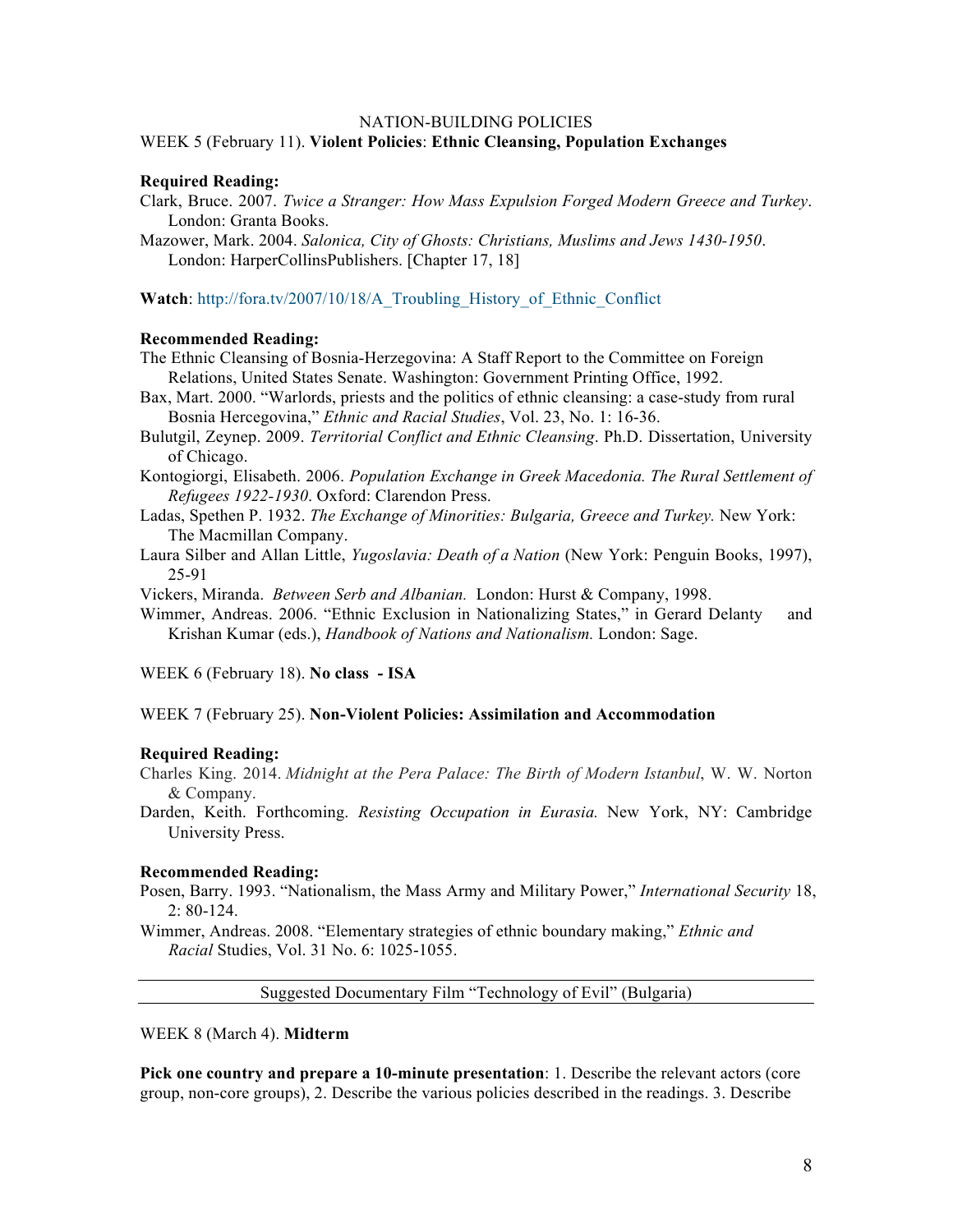the main arguments the emerge from the readings. 4. Conclude with an assessment of the success of the policies pursued.

### Bulgaria:

- Neuburger, Mary. 1997. "Bulgaro-Turkish Encounters and the Re-imaging of the Bulgarian Nation," *East European Quarterly*, Vol. 31, Issue. 1: 1-18.
- Dimitrov, Vesselin. 2000. *In Search of a Homogeneous Nation: The Assimilation of Bulgaria's Turkish Minority, 1984-1985. Journal of Ethnopolitics and minority Issues in Europe.*

### Greece:

- Karakasidou, Anastasia. 1993. "Politicizing Culture: Negating Ethnic Identity in Greek Macedonia**,"** *Journal of Modern Greek Studies*, 11:1, pp.1-28.
- Rossos, Andrew and P. H. Evans. 1991."The Macedonians of Aegean Macedonia: A British Officer's Report, 1944," *The Slavonic and East European Review*, Vol. 69, No. 2: 282-309.
- Mylonas, Harris. 2012. *The Politics of Nation-Building: Making Co-Nationals, Refugees, and Minorities*. New York: Cambridge University Press. (Chapter 6)
- Tsitselikis, Konstantinos. 2007. "The Pending Modernization of Islam in Greece: From *Millet* to Minority Status," *Südosteuropa,* 55, 4: 354-372.

### Romania:

- Livezeanu, Irina. 1995. *Cultural Politics in Greater Romania: Regionalism, Nation Bulding & Ethnic Struggle, 1918-1930*. Ithaca and London: Cornell University Press. [Introduction, Chapters 1 and 4].
- Iordachi, Constantin. 2004. "Dual Citizenship and Policies toward Kin-Minorities in east-Central Europe: A Comparison between Hungary, Romania and the Republic of Moldova". In *The Hungarian Status Law: Nation Building and/or Minority Protection,* edited by Zoltán Kántor, Balázs Majtényi, Osamu Ieda, Balázs Vizi, and Iván Halász, pp. 239-269.

### Turkey:

- Çağaptay, Soner. 2004. "Race, Assimilation and Kemalism: Turkish Nationalism and the Minorities in the 1930s," *Middle Eastern Studies* 40 (3): 86-101.
- Ülker, Erol. 2007. "Assimilation of the Muslim communities in the first decade of the Turkish Republic (1923-1934)", *European Journal of Turkish Studies*. Available at: http://ejts.revues.org/822
- Akturk, Sener. 2007. "Continuity and Change in the Regimes of Ethnicity in Austria, Germany, USSR/Russia, and Turkey: Varieties of Ethnic Regimes and Hypotheses for Change", *Nationalities Papers*, Vol.35, No.1: 23-24, 39-43.

### Yugoslavia:

- Shoup, Paul. 1963. "Yugoslavia's National Minorities under Communis*m," Slavic Review*, Vol. 22, No. 1: 64-81.
- Malcolm, Noel. 1998. *Kosovo: a Short History*. New York: New York University Press. [Chapter 14]
- Mylonas, Harris. 2012. *The Politics of Nation-Building: Making Co-Nationals, Refugees, and Minorities*. New York: Cambridge University Press. (Chapter 7).
- Briza, Jan. 2000. *Minority Rights in Yugoslavia*. London: Minority Rights Group International.

Suggested Film "Lamerica" (Albania)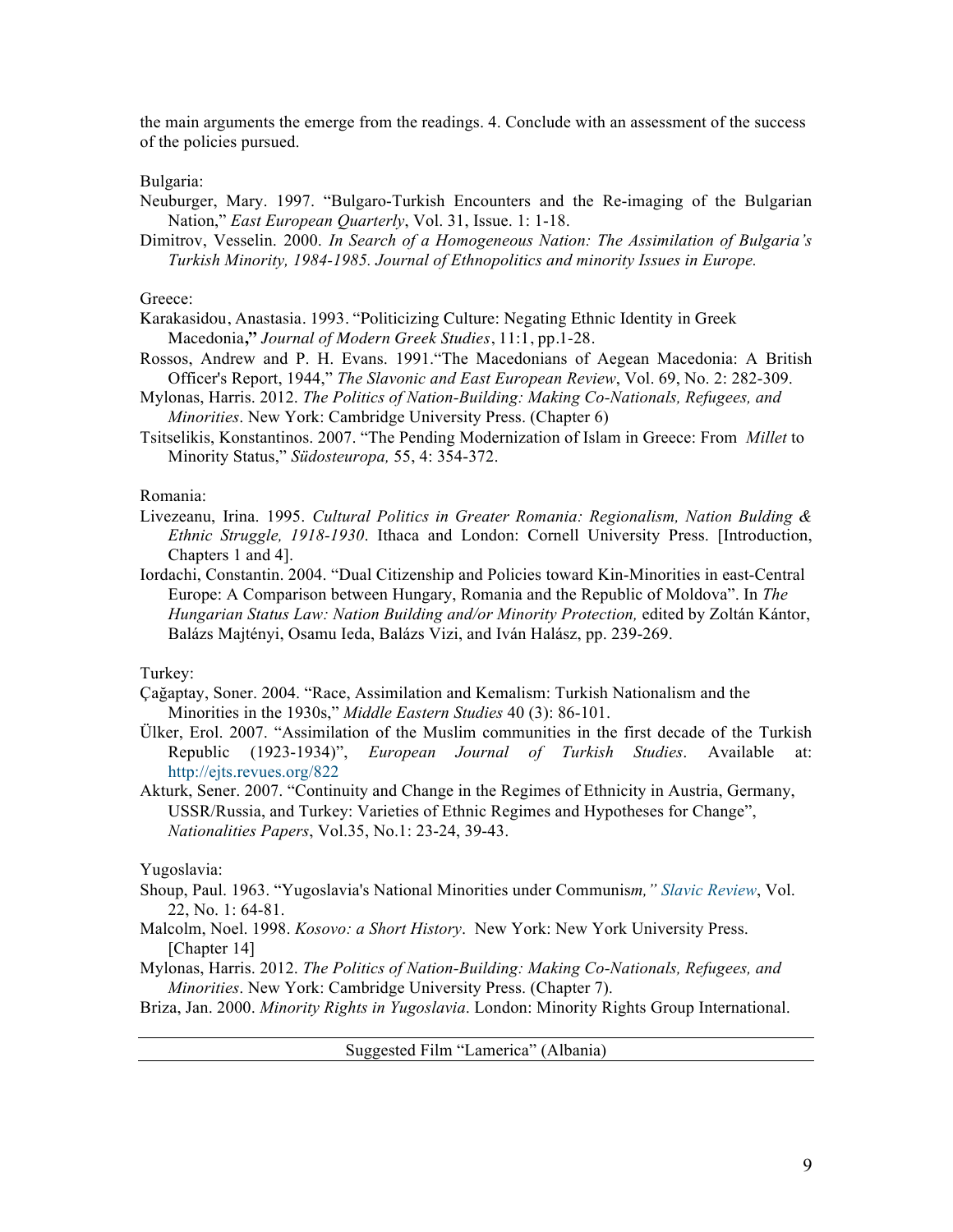#### WEEK 9 (March 18). **Research Design**

*We will discuss how to identify empirical puzzles, formulate research questions and test hypotheses. Issues of falsifiability and external validity of arguments will be discussed. We also will discuss various research methods (how to collect relevant data) and designs (how to maximize the information we can get from the available data).*

### **Required Reading:**

- King, Gary, Keohane, Robert, and Verba, Sidney. 1994. *Designing Social Inquiry: Scientific Inference in Qualitative Research*. Princeton University Press, ch. 1.
- Barbara Geddes. 1990. "How the Cases you Choose Affect the Answers you Get: Selection Bias in Comparative Politics," *Political Analysis* 2: 131-50.
- Sartori, Giovanni.1994. "Compare Why and How. Comparing, Miscomparing and the Comparative Method," In Mattei Doggan and Ali Kazancigil (eds.), *Comparing Nations*, Blackwell: 14-34.

#### **Recommended Reading:**

- Fearon, James. 1991. "Counterfactuals and Hypothesis Testing in Political Science," *World Politics*, 43 (2), January: 169-95.
- Robert Adcock and David Collier, "Measurement Validity: A Shared Standard for Qualitative and Quantitative Research," *American Political Science Review*, Vol. 95 (September 2001), pp. 529-546.

Suggested Film **"** Lawrence of Arabia" (Ottoman Empire)

### THE EXPLANATIONS

WEEK 10 (March 25). **Domestic**

#### **A. Groups Attributes, Past Conflict, and Emotions**

Loizos, Peter. 1988. "Intercommunal Killing in Cyprus," *Man*, 23: 639-653.

# **B. Regime Type, Elites, and Political Ideologies**

- Glaurdic, Josip. 2009. "Inside the Serbian War Machine: The Milosevic Telephone Intercepts, 1991-1992," *East European Politics and Societies,* 23: 86-104
- Mavrogordatos, George Th. 1983. *Stillborn Republic: Social Coalitions and Party Strategies in Greece, 1922-1936*. Berkeley: University of California Press. Chapters 4 and 5.
- Mazower, Mark. 2004. *Salonica, City of Ghosts: Christians, Muslims and Jews 1430-1950*. London: HarperCollinsPublishers. [Chapter 21]

### **Recommended:**

- Kaplan, Robert D. 1994 [1993]. *Balkan Ghosts: A Journey Through History*. Vintage Books. [pages 3-70].
- Petersen, Roger. 2002. *Understanding Ethnic Violence*. Cambridge University Press. [Intro, Chapters 1-4, 10-11]

Banac, Ivo. "Political Change and National Diversity"

#### Yugoslavia:

Judah, Tim. 2000. *The Serbs: History, Myth, & the Destruction of Yugoslavia*. New Haven and London: Yale University Press. [Chapters 9-17]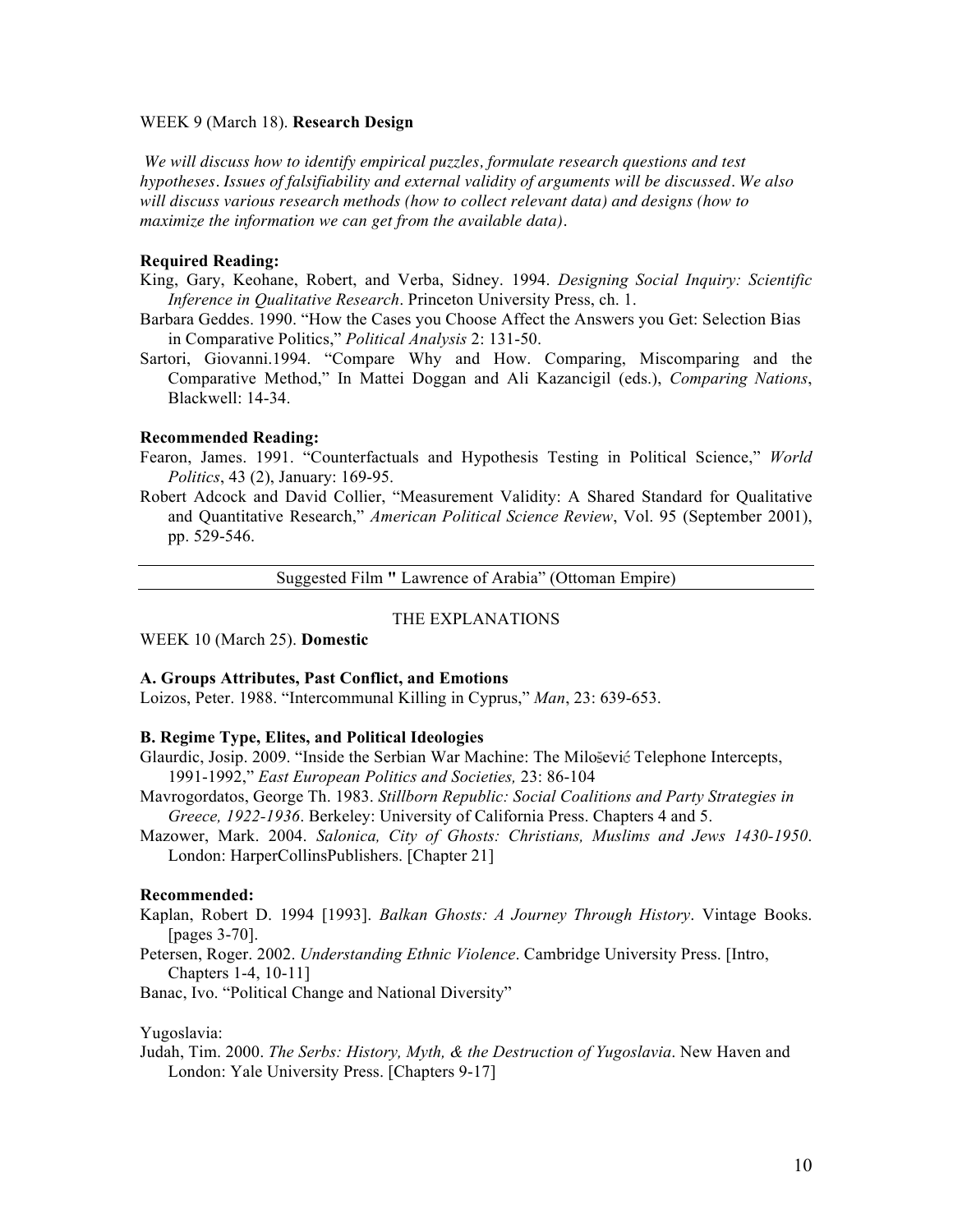Malcolm, Noel. 1994. *Bosnia: a Short History*. New York: New York University Press, 1998. [Chapters 12, 13, 14]

Malcolm, Noel. 1998. *Kosovo: a Short History*. New York: New York University Press. [Chapters 16, 17]

### Bulgaria:

Bell, John D. 1977. Peasants in Power: Alexander Stamboliski and the Bulgarian Agrarian National Union, 1988-1293. Princeton: Princeton University Press.

### Romania:

Livezeanu, Irina. 1995. *Cultural Politics in Greater Romania: Regionalism, Nation Bulding & Ethnic Struggle, 1918-1930*. Ithaca and London: Cornell University Press.

*Note: By now, you should have decided which part of the Balkans you will write your paper on and what specific aspect of nation-building you would like to explain (e.g. success or failure of a national movement, spatial variation in the spread of national ideology within a country,* variation in the treatment of different national minorities within a country, variation in the *treatment of the same national minority across different countries, degree of national integration of a nation-state, intensity of national sentiments, etc.).* 

*Memo 1: Write a memo with your empirical puzzle, research question, and a description of the dependent variable. You will have to turn in a bibliography of sources. Email me a copy by 10am on March 25 (not more than 1 page single spaced).* 

#### Suggested Film "Attilas 1974" (Cyprus)

### WEEK 11 (April 1). **International**

### **A. Geopolitics and War**

Mylonas, Harris. 2012. *The Politics of Nation-Building: Making Co-Nationals, Refugees, and Minorities*. New York: Cambridge University Press. (Chapters 1 and 2)

#### **Recommended Reading:**

- Bulutgil, Zeynep. 2009. *Territorial Conflict and Ethnic Cleansing*. Ph.D. Dissertation, University of Chicago.
- Jenne, Erin K.. 2006. "Ethnic Bargaining in the Balkans: Secessionist Kosovo Versus Integrationist Vojvodina," *Ethnic Bargaining: The Paradox of Minority Empowerment*. Ithaca, NY: Cornell University Press.
- V.P. Gagnon, Jr. Winter 1994/1995. "Ethnic Nationalism and International Conflict, The Case of Serbia," *International Security* 19(3), pp. 132-168.
- Anderson, Perry. 2008. "The Divisions of Cyprus," *London Review of Books*. Available at: http://www.lrb.co.uk/v30/n08/ande01\_.html

### **B. Norms, Migrations, and Transnational Networks**

- Kymlicka, Will. 2005. "National Minorities in Post-Communist Europe: The Role of International Norms and European Integration" in Zoltan Barany and Robert Moser (eds). *Ethnic Politics After Communism*. Cornell University Press, Ithaca, pp. 191-217.
- Koksal, Yonca. 2010. "Transnational Networks and Kin States: Turkish Minority in Bulgaria, 1878-1940," *Nationalities Papers*.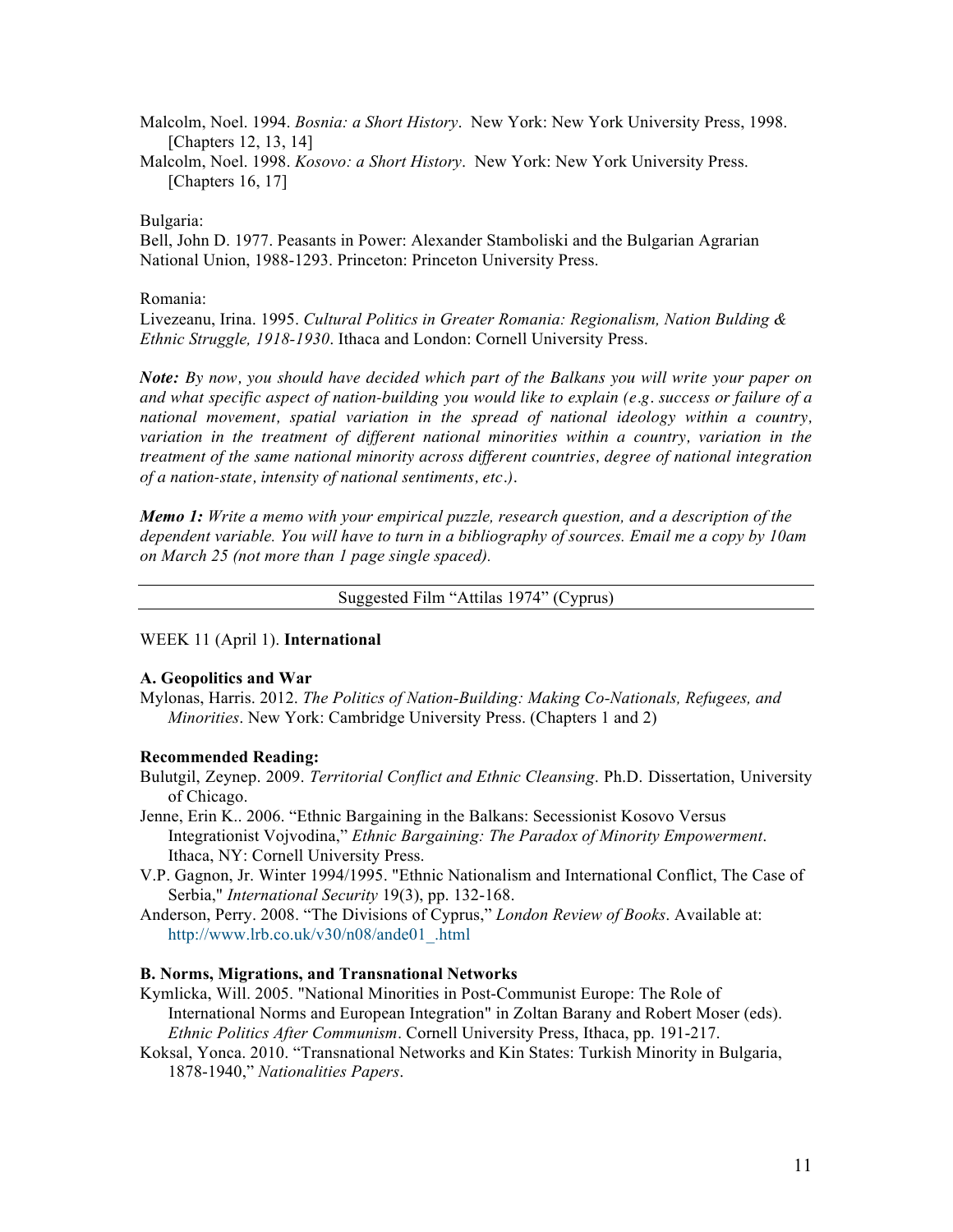### **Recommended Reading:**

- Finnemore, Martha. 2003. *The Purpose of Intervention: Changing Beliefs about the Use of Force*, Cornell University Press, Chapter 3.
- Kymlicka, Will. 2002. "Multiculturalism and Minority Rights: West and East", *Journal of Ethnopolitics and Minority Issues in Europe* (JEMIE), issue #4: 1-25. http://www.ecmi.de/jemie/special\_4\_2002.html

Kymlicka, Will. 2008. "The Internationalization of Minority Rights", *ICON: International Journal of Constitutional Law*, Vol. 6/1 (2008), pp. 1-32.

Misha Glenny. 1992. *The Fall of Yugoslavia*. New York: Penguin.

Ron, James. 2003. *Frontiers and Ghettos. State Violence in Serbia and Israel*. Berkeley and Los Angeles, California: University of California Press. [Introduction and Part I]

Todorova, Maria. 1997. *Imagining the Balkans*. New York: Oxford University Press.

*Memo 2: Building on memo 1, write a memo describing how you would operationalize the key independent and dependent variables. Say something about the tradeoffs, if any, involved in the operationalizations that you propose. Make sure you also include a section where you justify your case selection. Email me a copy by 10pm on March 26 (not more than 2 pages single spaced).* 

To clarify what I want you to do in this memo I will give you an example:

*Assume that my research question is: What accounts for the variation in the treatment of different groups or provinces by the same government in a country at time zero (T0 , e.g. First years that the country was created...)? The dependent variable (in other words, what I want to explain) is the different treatment, the policies across groups or provinces...So I have to look for the various policies implemented by the state or local administration toward different populations or regions or the territorial unit I am studying. I have to decide a way to categorize the various policies (i.e. educational, economic, etc.) and measure their intensity (e.g. non-violent, violent, extremely violent, etc). The independent variables will be factors that can help me understand why one group is treated differently than another one (similarly with provinces/villages, etc). Now once I come up wit h some factors that explain the variation in state policies then I can formulate then as hypotheses. For e.g. if I think that "being close to the borders" matters, then I can say H1: When a group is close to the borders then I expect the state to follow more intense nationalization strategies...etc. In this memo I want you to do something similar with the questions you are interested in...*

Suggested Film "When father was away on Business" (Yugoslavia)

# INTERNATIONAL ORGANIZATIONS AND NATION-BUILDING WEEK 12 (April 8). **Third Party Nation-Building in the Balkans Required Reading:**

Woodward, Susan. 2002*.* "On War and Peace-Building: Unfinished Legacy of the 1990s", in *Understanding September 11, edited by Craig Calhoun, Paul Price, and Ashley Timmer. SRC and The New Press. Available at:* 

*http://essays.ssrc.org/sept11/essays/woodward\_text\_only.htm*

James Dobbins, John G. McGinn, Keith Crane, Seth G. Jones, Rollie Lal, Andrew Rathmell, Rachel M. Swanger, Anga R. Timilsina. *America's Role in Nation-Building From Germany to Iraq*. RAND Corporation. Chapters 6 and 7. Available at: http://www.rand.org/pubs/monograph\_reports/MR1753/MR1753.ch6.pdf